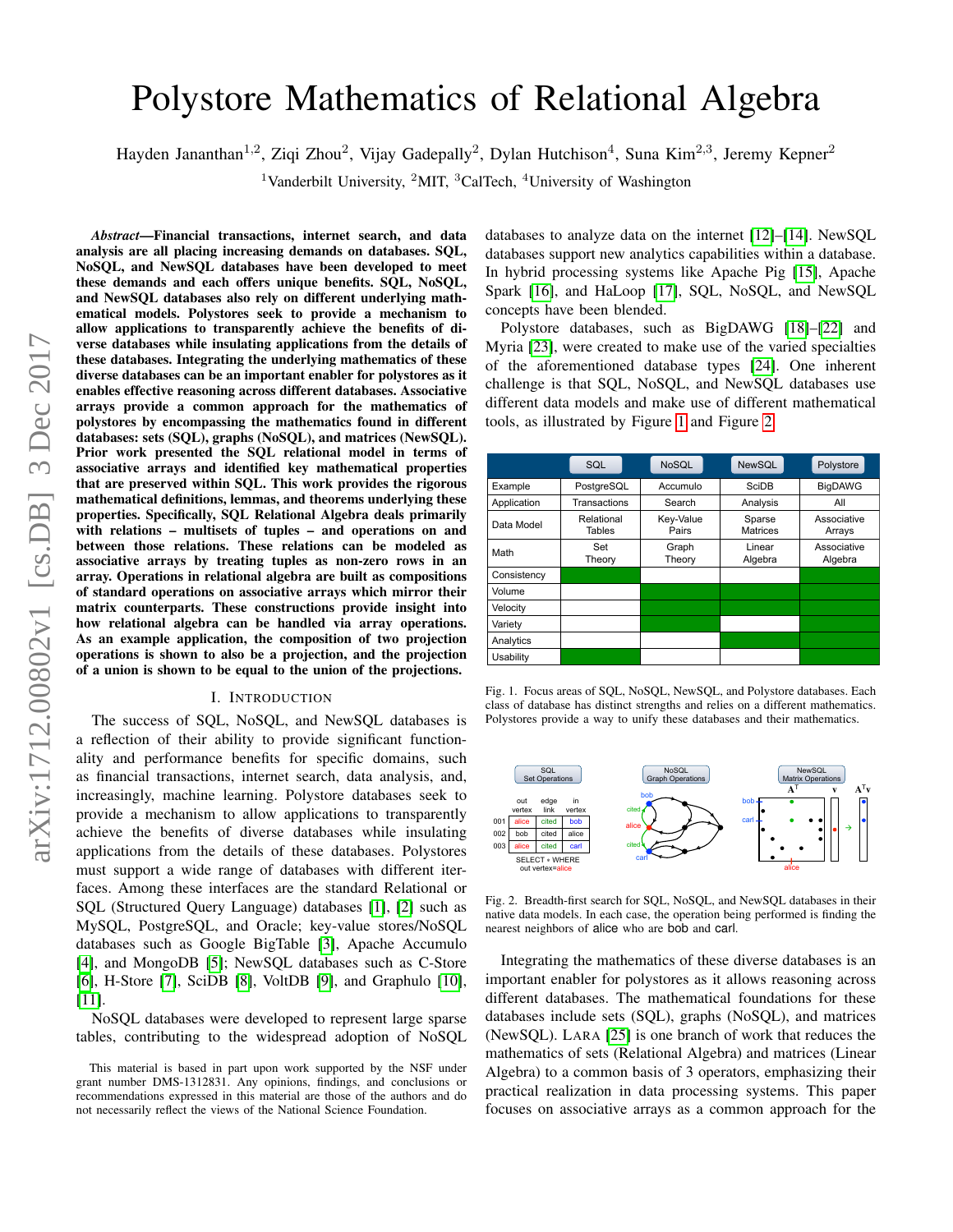mathematics of polystores by situating Relational Algebra onto the same foundations as Linear Algebra.

The associative array approach to bridging NoSQL and NewSQL databases has been demonstrated by the Dynamic Distributed Dimensional Data Model (D4M) technology [\[26\]](#page-9-4) which provides a linear algebraic interface to SQL, NoSQL, and NewSQL databases [\[27\]](#page-9-5)–[\[31\]](#page-9-6). The key object of D4M is the *associative array*, which generalizes the notion of a matrix to allow for more general value sets and indexing sets. This more general structure makes associative arrays better equipped to deal with graphs and relations in a more direct fashion than matrices [\[32\]](#page-9-7)–[\[35\]](#page-9-8).

Relations form the basis of the mathematical foundation for SQL databases [\[36\]](#page-9-9)–[\[38\]](#page-9-10). In set theory, they are realized as multisets of tuples. Associative arrays can be used to realize multisets of tuples of values which support a notion of "addition" and "multiplication". Associative array analogues of traditional matrix operations can be defined, and this leads to the question of whether the gamut of relational algebra operations can be likewise realized in terms of the associative array operations.

Our prior work [\[39\]](#page-9-11) presented the SQL relational model in terms of associative arrays and identified key mathematical properties that are preserved within SQL. This work provides the rigorous mathematical definitions and proofs of some of these properties. Specifically, SQL Relational Algebra deals primarily with relations – multisets of tuples – and operations on and between those relations. These relations can be modeled as associative arrays by treating tuples as non-zero rows in an array. Operations in relational algebra can be built as compositions of standard operations on associative arrays which mirror their matrix counterparts. These constructions provide insight into how relational algebra can be handled via array operations.

This paper gives some technical background of multisets and associative arrays to explain the motivation for identifying relations and associative arrays, defines some major relational algebra operations in terms of standard associative array operations, and uses these definitions to prove fundamental properties of some of the relational algebra operations.

### II. MATHEMATICAL PRELIMINARIES AND DEFINITIONS

Understanding relations in terms of associative arrays begins with the careful definition of the relevant mathematical properties of relations and associative arrays.

### *A. Relations and Multisets in Set Theory*

Relations form the basis of the mathematical foundation for SQL databases [\[36\]](#page-9-9)–[\[38\]](#page-9-10). In set theory, they are realized as multisets of tuples.

One approach to defining multisets in set theory that matches intuition closely is to define a *multiset* as a sequence

$$
f: I \to A
$$

in which  $f^{-1}(a)$  is a non-empty finite set for each  $a \in A$ . The size of  $f^{-1}(a)$  represents how many copies of a are in the multiset. Two sequences

$$
f: I \to A \quad \text{and} \quad g: J \to B
$$

are said to *define the same multiset* if  $A = B$  and there exists a bijection

$$
h:I\to J
$$

such that

This definition of equality of multisets captures the fact that the specific indexing set  $I$  used does not matter, only the sizes of  $f^{-1}(a)$  (which is invariant under equality of multisets).

 $g \circ h = f$ 

This makes sense of something like  $\{a, b, a, c, e, a, b\}$  as the multiset

$$
f: \{1, \ldots, 7\} \to \{a, b, c, e\}
$$

where  $f(1) = a$ ,  $f(2) = b$ ,  $f(3) = a$ ,  $f(4) = c$ ,  $f(5) = e$ ,  $f(6) = a, f(7) = b$ , In this notation,  $\{a, a, a, b, b, c, e\}$  defines the same multiset.

A slight variation on this definition is to allow A to contain non-elements, i.e. an  $a \in A$  such that  $f^{-1}(a)$  is empty. Accepting this variation makes the equivalance with associative arrays technically simpler.

In relational algebra, a relation is a multiset of tuples. These tuples conform to a schema of n attributes, where  $n$  is the arity of the relation. For example, an arity-3 relation might contain the tuple (7, "Hayden", 20). We assume all relations contain a primary key attribute; if not, then a primary key can be appended to the relation as an additional attribute, as many databases do in practice under the hood. If J refers to the relation's primary key and V refers to (the cross product of) its other attributes' domains, then we can define a relation as

$$
f:J\to\mathbb{V}
$$

which maps the primary key value of a tuple to its other attributes' values. For example, such a mapping might contain the entry  $7 \rightarrow$  ("Hayden", 20) Primary keys outside the relation map to all-null rows, as discussed in the next section.

Note that while both multisets and tuples are of the form

$$
f: I \to A
$$

they differ in that the specific set  $I$  is inconsequential in the definition of a multiset, while it is important in the case of tuples.

### *B. Associative Arrays*

In practice, the values in a tuple can range from alphanumeric strings to real numbers to sets. Moreover, the kinds of operations defined on those values need not be the traditional addition and multiplication of real numbers. However, in order to define analogues of the standard matrix operations, there need be some "addition" ⊕ and some "multiplication" ⊗, and these should satisfy some minimum set of properties to ensure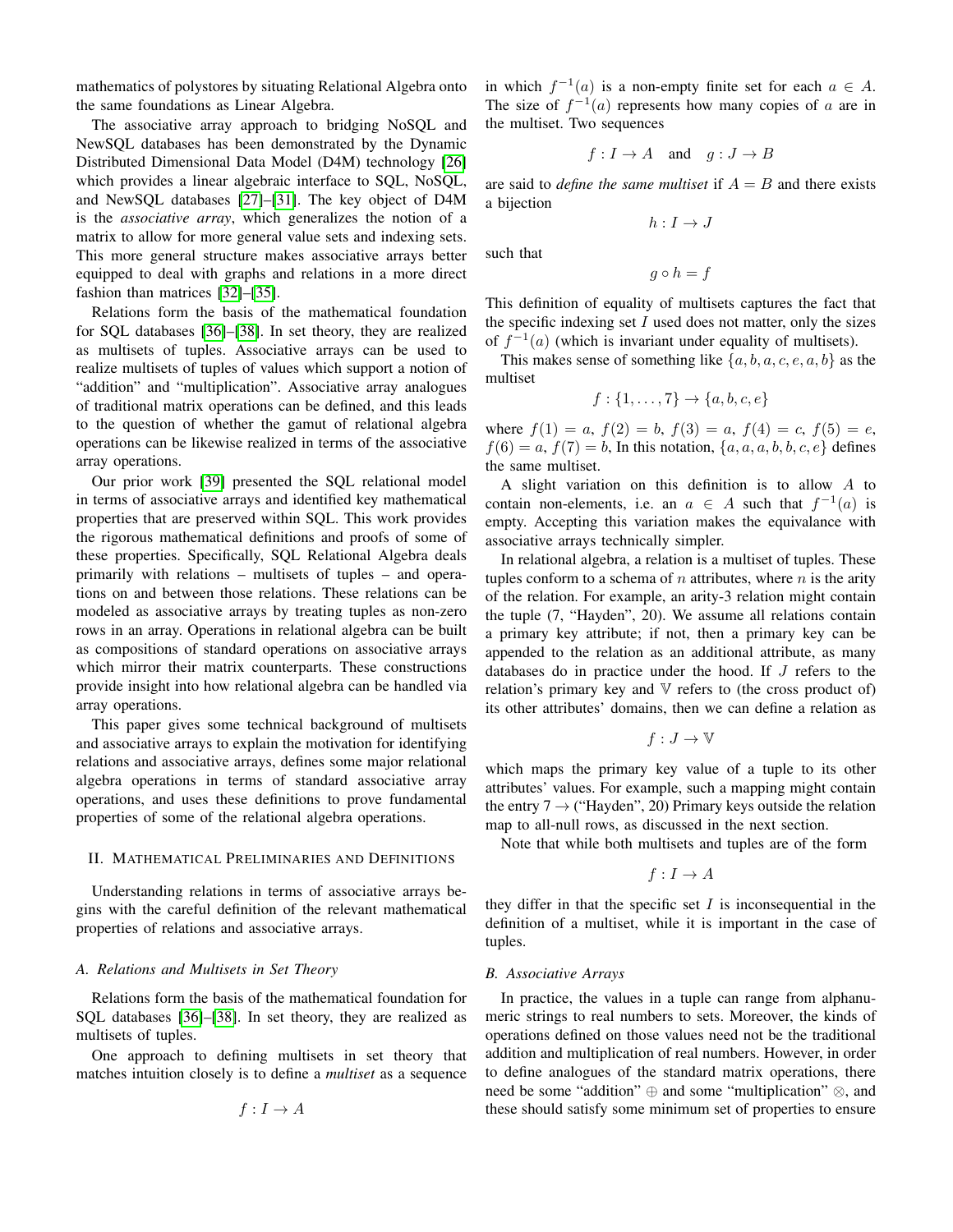that these array-analogues have a minimum set of desireable properties.

Generalizing the notion of a matrix to allow for more general value sets equipped with more general operations produces the notion of an associative array.

**Definition II.1** (Semiring). [\[40\]](#page-9-12), [\[41\]](#page-9-13) A semiring *is a set*  $\mathbb{V}$ *equipped with two binary operations* ⊕ *and* ⊗ *such that*

- 1) ⊕ *is associative and commutative and has an identity element*  $0 \in \mathbb{V}$ *,*
- 2)  $\otimes$  *is associative with an identity element*  $1 \in \mathbb{V}$ ,
- 3) ⊗ *distributes over* ⊕*, and*
- 4) 0 *is an annihilator for* ⊗*.*

All rings and fields are semirings. The set of natural numbers  $\mathbb{N} = \{0, 1, 2, \ldots\}$  is a semiring under standard addition and multiplication. The set of non-negative real numbers is a semiring under standard addition and multiplication. The set of extended real numbers  $\mathbb{R} \cup \{-\infty, \infty\}$  with semiring addition  $\oplus$  = max and semiring multiplication  $\otimes$  = min is a semiring called the *max-min algebra*.  $\mathbb{R} \cup \{-\infty, \infty\}$  with  $\oplus = \max$ and  $\otimes$  = + is a semiring called the *max-plus algebra*. The set of alphanumeric strings ordered lexicographically along with a formal maximum  $\infty$  is a semiring with  $\oplus = \min$  and  $\otimes$  = concatenation.

The convention that  $null = 0$  is used here. Note that if a formal null is added to  $V$  with the properties

$$
\text{null} \oplus v = v \oplus \text{null} = v
$$
  

$$
\text{null} \otimes v = v \otimes \text{null} = \text{null}
$$

for every  $v \in \mathbb{V} \cup \{\text{null}\},\$  then  $\mathbb{V} \cup \{\text{null}\}\$  would be a semiring with a new additive identity null. Thus, nothing is lost by examining only the case where the convention null  $= 0$  is used.

Definition II.2 (Associative Array). *An* associative array *is a map*

$$
\mathbf{A}: K_1 \times K_2 \to \mathbb{V}
$$

*where* V *is a semiring, such that*  $\mathbf{A}(k_1, k_2) \neq 0$  *for only finitely-many pairs*  $(k_1, k_2)$ *. Elements of*  $K_1$  *are called* row keys *and elements of*  $K_2$  *are called* column keys.

Definition II.3 (Array Addition). *Suppose*

$$
\mathbf{A}, \mathbf{B}: K_1 \times K_2 \to \mathbb{V}
$$

*are two associative arrays. Their* array addition

$$
\mathbf{C} = \mathbf{A} \oplus \mathbf{B} : K_1 \times K_2 \to \mathbb{V}
$$

*is defined by*

$$
C(k_1,k_2) = (A \oplus B)(k_1,k_2) = A(k_1,k_2) \oplus B(k_1,k_2)
$$

Array addition is both associative and commutative.

Definition II.4 (Zero Array). 0 *is the* zero array*, in which every entry is* 0*.*

The zero array provides an identity element for array addition.

Definition II.5 (Element-Wise Product). *Suppose*

$$
\mathbf{A}, \mathbf{B}: K_1 \times K_2 \to \mathbb{V}
$$

*are two associative arrays. Their* array element-wise product

$$
\mathbf{C} = \mathbf{A} \otimes \mathbf{B} : K_1 \times K_2 \to \mathbb{V}
$$

*is defined by*

$$
\mathbf{C}(k_1,k_2)=(\mathbf{A}\otimes\mathbf{B})(k_1,k_2)=\mathbf{A}(k_1,k_2)\otimes\mathbf{B}(k_1,k_2)
$$

Array element-wise product is associative, as well as commutative if ⊗ is commutative.

Definition II.6 (Element-Wise Identity). *Given a row key set*  $K_1$  and a column key set  $K_2$ , denote by  $\mathbb{1}_{K_1,K_2}$  the associative *array*  $K_1 \times K_2 \rightarrow \mathbb{V}$  *with* 

$$
\mathbb{1}_{K_1, K_2}(k_1, k_2) = 1
$$

The element-wise identity  $\mathbb{1}_{K_1,K_2}$  provides an identity element for array element-wise product when restricted to associative arrays  $\mathbf{A}: K_1 \times K_2 \to \mathbb{V}$ .

<span id="page-2-0"></span>Definition II.7 (Array Multiplication). *Suppose*

$$
\mathbf{A}: K_1 \times K_2 \to \mathbb{V}
$$

*and*

$$
\mathbf{B}: K_2 \times K_3 \to \mathbb{V}
$$

*are two associative arrays. Then their* array product

$$
\mathbf{C} = \mathbf{A} \ \mathbf{B} = \mathbf{A} \oplus \otimes \mathbf{B} : K_1 \times K_3 \to \mathbb{V}
$$

*is defined by*

$$
\mathbf{C}(k_1,k_3)=\bigoplus_{k_2\in K_2}\mathbf{A}(k_1,k_2)\otimes \mathbf{B}(k_2,k_3)
$$

Array multiplication is associative, but in general need not be commutative even if ⊗ is commutative.

For brevity,  $A \oplus \otimes B$  is denoted A B, except when it is important to be explicit about the operations being used (particularly when they are not semiring  $oplus$  and  $\otimes$ ).

**Definition II.8** (Array Identity). *Given a row key set*  $K_1$ , a *column key set* K2*, and a partial function*

$$
f:K_1\to K_2
$$

*meaning* f *is a function defined on a subset* dom  $f \subset K_1$ . *Denote by*

$$
\mathbb{I}_{K_1, K_2, f}
$$

*the associative array*  $K_1 \times K_2 \rightarrow \mathbb{V}$  *with* 

$$
\mathbb{I}_{K_1,K_2,f}(k_1,k_2) = \begin{cases} 1 & \text{if } k_1 \in \text{dom } f \text{ and } k_2 = f(k_1) \\ 0 & \text{otherwise} \end{cases}
$$

 $\mathbb{I}_{K_1,K_2}$  *means*  $\mathbb{I}_{K_1,K_2,f}$  *where* 

$$
\mathrm{dom}\, f = K_1 \cap K_2
$$

*and* f *acts as the identity on*  $K_1 \cap K_2$ *. If*  $K_1 = K_2 = K$ *, then*

$$
\mathbb{I}_{K_1,K_2}=\mathbb{I}_K
$$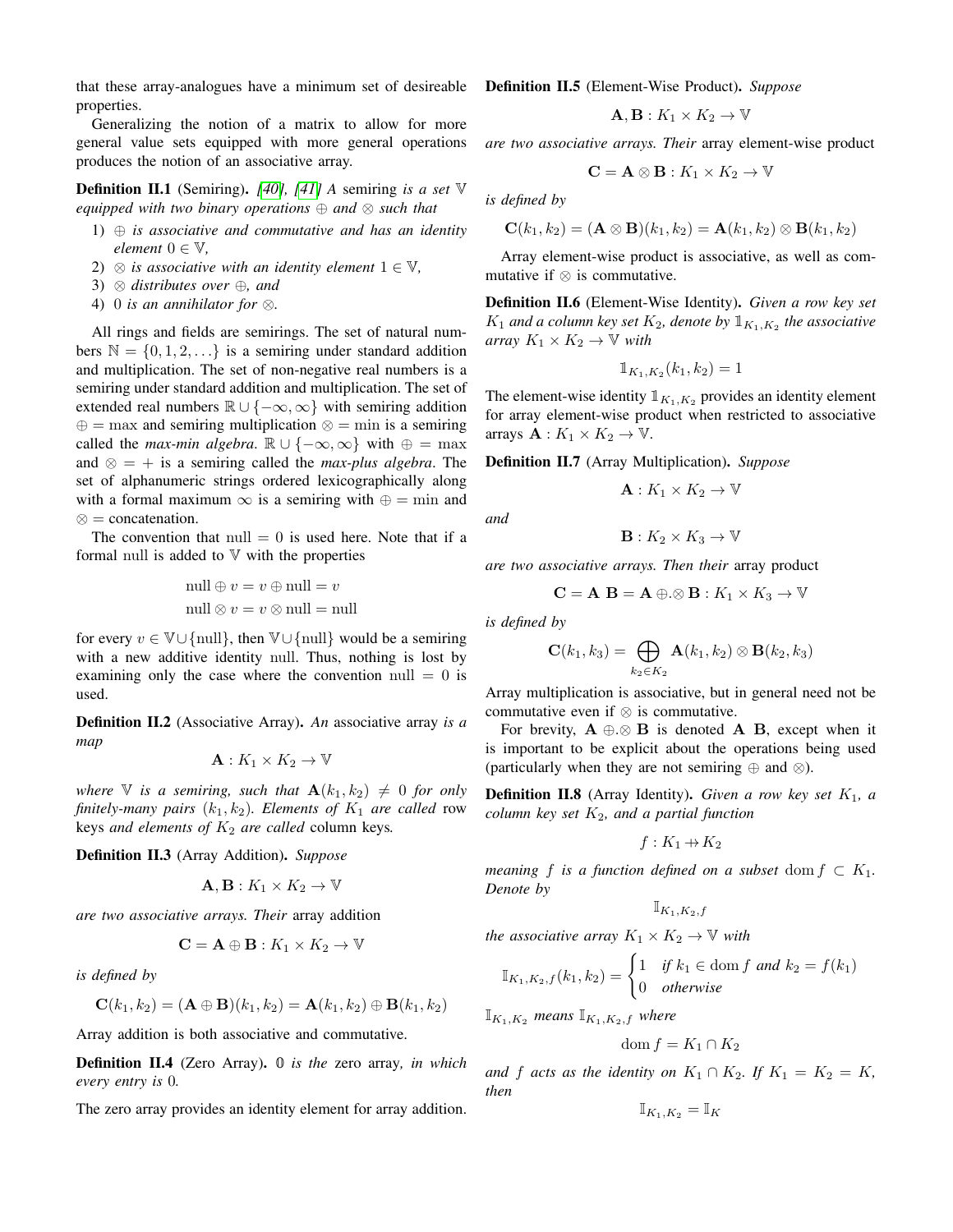*Finally, if*  $K_1, K_2, f$  *are understood, then write* 

$$
\mathbb{I}_{K_1, K_2, f} = \mathbb{I}
$$

The array identity  $\mathbb{I}_{K_1,K_2,f}$  does not in general act as an identity element for array multiplication.  $\mathbb{I}_K$ , however, is an identity for array multiplication when restricted to associative arrays  $\mathbf{A}: K \times K \to \mathbb{V}$ .

When performing operations between associative arrays whose row and column key sets are not "compatible" (i.e. satisfy the hypotheses of the above definitions), this can be solved by zero padding.

Definition II.9 (Zero Padding). *If*

$$
\mathbf{A}: K_1 \times K_2 \to \mathbb{V}
$$

*is an associative array and*  $K_1, K_2'$  *are arbitrary sets, then* 

$$
\mathrm{pad}_{K'_1\times K'_2}(\mathbf{A}):(K_1\cup K'_1)\times (K_2\cup K'_2)\to \mathbb{V}
$$

*is defined by*

$$
\text{pad}_{K_1' \times K_2'}(\mathbf{A})(i,j) = \begin{cases} \mathbf{A}(i,j) & \text{if } i \in K_1, j \in K_2 \\ 0 & \text{otherwise} \end{cases}
$$

By padding arrays prior to carrying out an operation, operations can be defined in general. Explicitly, given

$$
\mathbf{A}: K_1 \times K_2 \to \mathbb{V}
$$

and

$$
\mathbf{B}: K_3 \times K_4 \to \mathbb{V}
$$

then

$$
\mathbf{A} \oplus \mathbf{B} = \text{pad}_{(K_1 \cup K_3) \times (K_2 \cup K_4)}(\mathbf{A})
$$
  
\n
$$
\oplus \text{pad}_{(K_1 \cup K_3) \times (K_2 \cup K_4)}(\mathbf{B})
$$
  
\n
$$
\mathbf{A} \otimes \mathbf{B} = \text{pad}_{(K_1 \cup K_3) \times (K_2 \cup K_4)}(\mathbf{A})
$$
  
\n
$$
\otimes \text{pad}_{(K_1 \cup K_3) \times (K_2 \cup K_4)}(\mathbf{B})
$$
  
\n
$$
\mathbf{A} \oplus \otimes \mathbf{B} = \text{pad}_{K_1 \times (K_2 \cup K_3)}(\mathbf{A})
$$
  
\n
$$
\oplus \otimes \text{pad}_{(K_2 \cup K_3) \times K_4}(\mathbf{B})
$$

Likewise, equality of two arrays is done up to zero padding:  $A = B$  if and only if

$$
pad_{(K_1 \cup K_3) \times (K_2 \cup K_4)}(A) = pad_{(K_1 \cup K_3) \times (K_2 \cup K_4)}(B)
$$

Definition II.10 (Row Support). *For an associative array*

$$
\mathbf{A}: K_1 \times K_2 \to \mathbb{V}
$$

*the* row support  $I_A$  *is the set of row keys associated with non-zero rows of* A*.*

Definition II.11 (Transpose). *Suppose*

$$
\mathbf{A}: K_1 \times K_2 \to \mathbb{V}
$$

is an associative array. Then its transpose  $A^{\dagger}$  is the associa*tive array*  $K_2 \times K_1 \to \mathbb{V}$  *defined by* 

$$
\mathbf{A}^{\mathsf{T}}(k_2,k_1) = \mathbf{A}(k_1,k_2)
$$

Definition II.12 (Array Kronecker Product). *Suppose*

$$
\mathbf{A}: K_1 \times K_2 \to \mathbb{V}
$$

$$
\mathbf{B}: K_3 \times K_4 \to \mathbb{V}
$$

*are associative arrays. Then their* array Kronecker product

$$
\mathbf{C} = \mathbf{A} \otimes \mathbf{C}
$$

*is the associative array*

$$
(K_1 \times K_3) \times (K_2 \times K_4) \to \mathbb{V}
$$

*defined by*

*and*

$$
\mathbf{C}((k_1,k_3),(k_2,k_4)) = \mathbf{A}(k_1,k_2) \otimes \mathbf{B}(k_3,k_4)
$$

The array Kronecker product allows associative arrays operations to handle dimensions higher than 2 dimensions.

### III. RELATIONS AS ASSOCIATIVE ARRAYS

Motivated by the definition of a relation as a multiset (sequence) of tuples, *define* a relation to be an associative array with the intuition that the rows of an associative array are the relevant tuples which are indexed by the column indices. The row indices are only meant to differentiate the rows. In practice, the sequence number identifying the distinct rows in an SQL table serve a similar purpose.

Definition III.1 (Row and Row Equality). *If*

$$
\mathbf{A}: K_1 \times K_2 \to \mathbb{V}
$$

*is an associative array with*  $i \in K_1$ *, then the i*-th row *is the tuple*

$$
\mathbf{A}(i,:):K_2\to\mathbb{V}
$$

*sending*  $j$  *to*  $\mathbf{A}(i, j)$ *. Such a row is* non-zero *if it not identically zero. If*

$$
\mathbf{B}: K_3 \times K_4 \to \mathbb{V}
$$

 $\mathbf{a}$  *and*  $\mathbf{i}' \in K_3$ , then the *i*-th row of **A** is equal to the *i*'-th row of  $\mathbf{B}$  if  $\mathbf{A}(i, j)$  and  $\mathbf{B}(i', j)$  are both defined and equal whenever *one of them is non-zero.*  $A^{-1}(i,:)$  *denotes the subset of*  $I_A$ *containing the indices of rows in* **A** *which are equal to*  $\mathbf{A}(i,:)$ *.* 

Definition III.2 (Weak Equivalence). *The associative arrays*

$$
\mathbf{A}: K_1 \times K_2 \to \mathbb{V}
$$

*and*

$$
\mathbf{B}: K_3 \times K_4 \to \mathbb{V}
$$

*are* weakly equivalent

 $\mathbf{A} \sim \mathbf{B}$ 

*if for each non-zero row of* A *there is an equal row in* B*, and vice-a-versa.*

In terms of multisets, two arrays are weakly equivalent if their underlying sets of tuples are equal.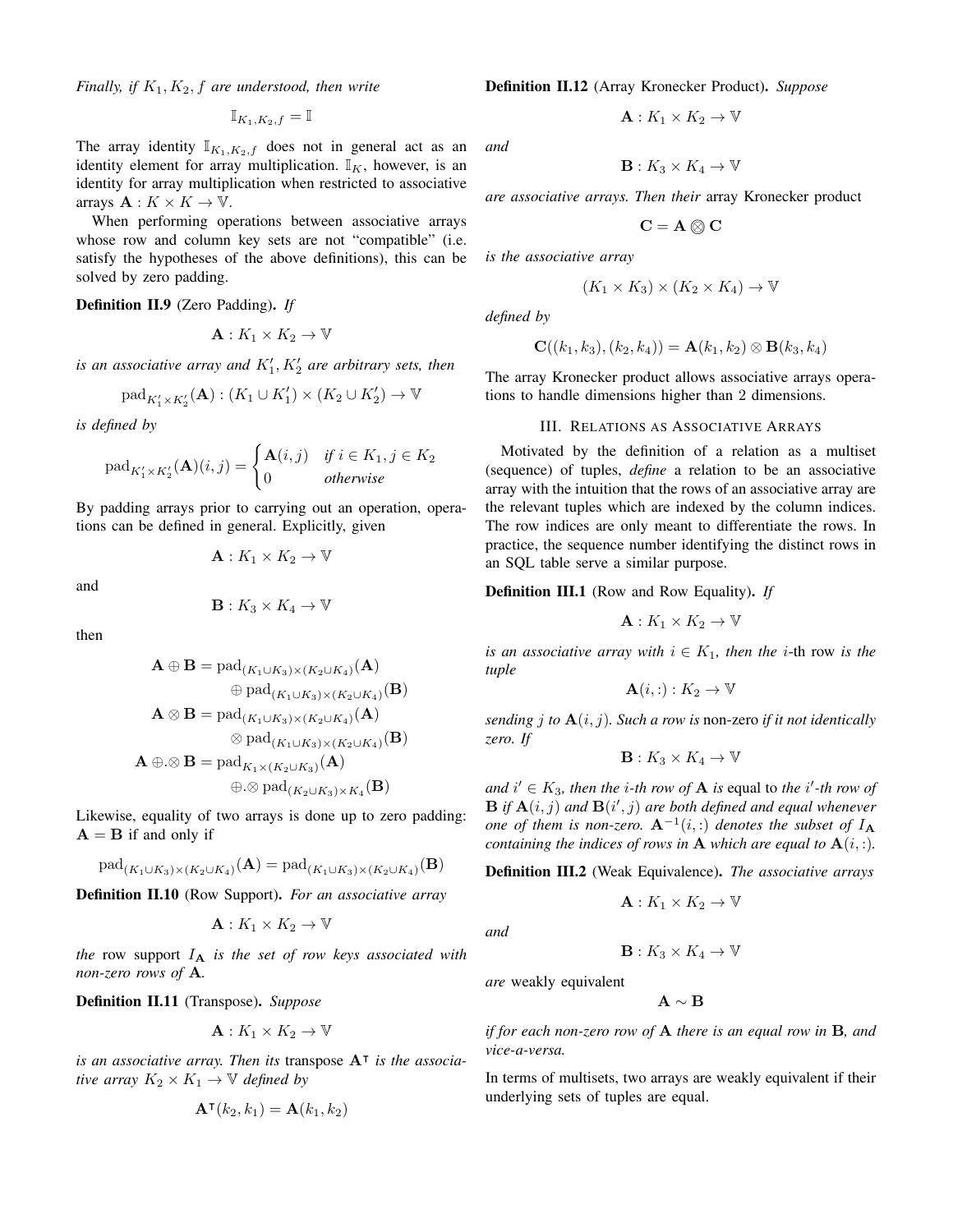$\mathbf{A}: K_1 \times K_2 \to \mathbb{V}$ 

<span id="page-4-0"></span>*and*

$$
\mathbf{B}: K_3 \times K_4 \to \mathbb{V}
$$

*Define the array*

$$
\mathbf{P}: K_1 \times K_3 \to \mathbb{V}
$$

*by*

$$
\mathbf{P}(k_1, k_3) = \begin{cases} 1 & \text{if } \mathbf{A}(k_1, :) = \mathbf{B}(k_3, :) \\ 0 & \text{otherwise} \end{cases}
$$

*Then the following are equivalent*

1) A ∼ B*.*

2) If  $\mathbf{A}(k_1, :)$  *is a non-zero row, so is the row*  $\mathbf{P}(k_1, :)$ *, and if*  $\mathbf{B}(k_3, :)$  *is a non-zero row, so is the column*  $\mathbf{P}(:, k_3)$ *.* 

Lemma III.4. A ∼ B *if and only if there exist functions*

$$
f: I_{\mathbf{A}} \to I_{\mathbf{B}}
$$

*and*

$$
g: I_{\mathbf{B}} \to I_{\mathbf{A}}
$$

*such that*

$$
\mathbf{A} = \mathbb{I}_{I_{\mathbf{A}},I_{\mathbf{B}},f} \mathbf{B} \quad and \quad \mathbf{B} = \mathbb{I}_{I_{\mathbf{B}},I_{\mathbf{A}},g} \mathbf{A}
$$

Definition III.5 (Strong Equivalence). *Two associative arrays*

$$
\mathbf{A}: K_1 \times K_2 \to \mathbb{V}
$$

*and*

$$
\mathbf{B}: K_3 \times K_4 \to \mathbb{V}
$$

*are strongly equivalent*

 $A \approx B$ 

*if for each non-zero row of* A*, there are exactly as many copies of that row in* B *as in* A*, and vice-a-versa.*

In terms of multisets, two arrays are strongly equivalent if they are equal as multisets.

<span id="page-4-1"></span>Lemma III.6. *For associative arrays*

$$
\mathbf{A}: K_1 \times K_2 \to \mathbb{V}
$$

*and*

$$
\mathbf{B}: K_3 \times K_4 \to \mathbb{V}
$$

*define the array*

$$
\mathbf{P}: K_1 \times K_3 \to \mathbb{V}
$$

*by*

$$
\mathbf{P}(k_1, k_3) = \begin{cases} 1 & \text{if } \mathbf{A}(k_1, :) = \mathbf{B}(k_3, :) \\ 0 & \text{otherwise} \end{cases}
$$

*Then the following are equivalent:*

- 1)  $\mathbf{A} \approx \mathbf{B}$
- 2)  $\mathbf{A} \sim \mathbf{B}$  *and if*  $\mathbf{P}(k_1, k_3) \neq 0$ *, then the number of nonzero entries of the row*  $P(k_1, :)$  *is equal to the number of non-zero entries of the column*  $P(:, K_3)$ *.*

**Lemma III.7.**  $A \approx B$  *if and only if there exists a bijection* 

$$
f:I_{\mathbf{A}}\to I_{\mathbf{B}}
$$

*such that*

$$
\mathbf{A} = \mathbb{I}_{I_{\mathbf{A}}, I_{\mathbf{B}}, f} \ \mathbf{B}
$$

The array P constructed in [III.3](#page-4-0) and [III.6](#page-4-1) can be computed using the following array operation.

Lemma III.8. *For associative arrays*

$$
\mathbf{A}: K_1 \times K_2 \to \mathbb{V}
$$

 $\mathbf{B}: K_3 \times K_4 \to \mathbb{V}$ 

 $\mathbf{P}: K_1 \times K_3 \to \mathbb{V}$ 

*define the array*

*by*

*and*

$$
\mathbf{P}(k_1, k_3) = \begin{cases} 1 & \text{if } \mathbf{A}(k_1, :) = \mathbf{B}(k_3, :) \\ 0 & \text{otherwise} \end{cases}
$$

$$
\mathbf{P} = (\mathbb{I}_{I_{\mathbf{A}}} \ \mathbf{A}) \wedge \delta \ (\mathbb{I}_{I_{\mathbf{B}}} \ \mathbf{B})^{\intercal}
$$

*where*

*Then*

$$
v \wedge w = \begin{cases} 1 & \text{if } v, w \neq 0 \\ 0 & \text{otherwise} \end{cases} \quad \delta(v, w) = \begin{cases} 1 & \text{if } v = w \\ 0 & \text{otherwise} \end{cases}
$$

### IV. RELATIONAL ALGEBRA OPERATIONS

There are many operations defined on relations. This is a result of of Codd's Theorem [\[42\]](#page-9-14), which states that relational algebra and relational calculus queries have the same expressive power. In other words, to carry out a wide range of relational queries, it is enough to implement the basic relational algebra operations. By implementing these operations with associative algebra operations, this reduces SQL queries to linear algebra.

Equipped with the necessary array operations and notions of equivalence for arrays viewed as relations, it is possible to define several of the standard operations in relational algebra in terms of array operations.

<span id="page-4-2"></span>Definition IV.1 (Project). *Suppose* J *is a set of column keys. Then define the* projection operation  $\Pi_J$  *by* 

$$
\Pi_J(\mathbf{A}) = \mathbf{A} \mathbb{I}_J
$$

*which removes all columns not in* J*. In SQL syntax, it is*

SELECT 
$$
J(1), \ldots, J(n)
$$
 FROM A

**Definition IV.2** (Rename). *Suppose*  $J_1, J_2$  *are two sets of column keys with a bijection*  $f : J_1 \rightarrow J_2$ *. Then define the* rename operation  $\rho_{J_1/J_2,f}$  *by* 

$$
\rho_{J_1/J_2,f}(\mathbf{A})=\mathbf{A} \ \mathbb{I}_{J_1,J_2,f}
$$

*where*

$$
\mathbf{A}: K_1 \times K_2 \to \mathbb{V}
$$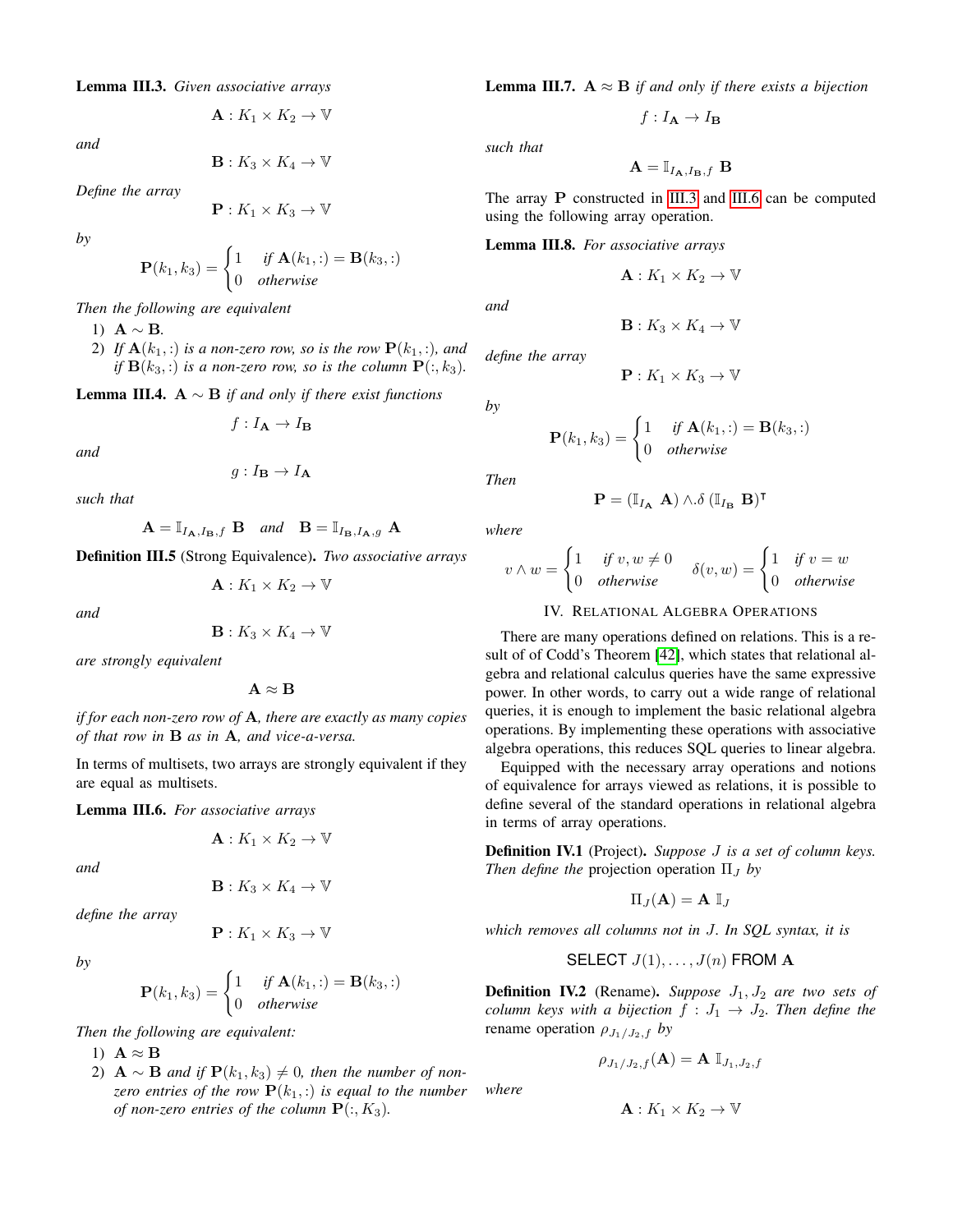*This operation selects the columns to be renamed, and then renames them according to* f*. In SQL syntax, it is*

SELECT 
$$
J_1(1), \ldots, J_1(n)
$$
 AS  $J_2(1), \ldots, J_2(n)$  FROM A

The function  $f$  can act trivially on some columns. This allows the rename operation to keep fixed the columns that aren't being renamed to something new.

<span id="page-5-1"></span>Definition IV.3 (Union). *For two arrays*

$$
\mathbf{A}: K_1 \times K_2 \to \mathbb{V}
$$

*and*

$$
\mathbf{B}: K_3 \times K_4 \to \mathbb{V}
$$

*their* union *is*

$$
\mathbf{A} \cup \mathbf{B} = (\mathbb{I}_{I_{\mathbf{A}} \times \{1\}, I_{\mathbf{A}}} \mathbf{A}) \oplus (\mathbb{I}_{I_{\mathbf{B}} \times \{2\}, I_{\mathbf{B}}} \mathbf{B})
$$

*This operation effectively adds the counts of rows together. In SQL syntax, it is*

## SELECT ∗ FROM A UNION ALL SELECT ∗ FROM B

### *A. Operations Involving Choices of Representative Rows*

In the definition of a multiset intersection operation, the number of times a row appears in  $A \cap B$  should be the minimum of the number of times that row appears in both A and B. Similarly, in the definition of a multiset difference operation, the number of times a row appears in  $A \ B$  should be the number of times it appears in  $A$  minus the number of times it appears in B (showing up zero times if this difference is negative). This suggests a difficult arising due to needed to select the relevant number of rows, which arises due to explictly having these rows indexed in a way that may not offer an unambiguous way of making this choice. Assume there is a function

$$
\mathrm{Sub}_{n}\left( A,B\right)
$$

which assigns to any sets of row keys  $A$  and  $B$  and a nonnegative integer

$$
0 \le n \le |A| + |B|
$$

a fixed subset of

$$
(A \times \{1\}) \cup (B \times \{2\})
$$

of size n.

If there is a fixed, explicit total ordering of the row keys, then

$$
(A \times \{1\}) \cup (B \times \{2\})
$$

has a canonical ordering coming from the ordering of the rows; if

$$
A = \{a_1, \ldots, a_n\}
$$

with  $a_1 < \cdots < a_n$  and

$$
B = \{b_1, \ldots, b_m\}
$$

with  $b_1 < \cdots < b_m$  then

$$
(a_1, 1) < \dots < (a_n, 1) < (b_1, 2) < \dots < (b_m, 2)
$$

Then  $\text{Sub}_{n}(A, B)$  can be taken to be the first n elements of  $(A \times \{1\}) \cup (B \times \{2\})$ 

with respect to the above ordering.

Definition IV.4 (Intersection). *The* intersection operation *is defined by*

$$
\mathbf{A} \cap \mathbf{B} = \mathbb{I}_S \ (\mathbf{A} \cup \mathbf{B})
$$

*where*

$$
S = \bigcup_{\substack{i_1 \in I_{\mathbf{A}} \\ i_2 \in I_{\mathbf{B}} \\ \mathbf{A}(i_1,:)=\mathbf{B}(i_2,:)}} \text{Sub}_{\min(m_{i_1}, n_{i_2})} (\mathbf{A}^{-1}(i_1,:), \mathbf{B}^{-1}(i_2,:))
$$

*where*

*and*

$$
n_{i_2}=|{\bf B}^{-1}(i_2,:)|
$$

 $m_{i_1} = |\mathbf{A}^{-1}(i_1,:)|$ 

*This selects from* A ∪ B *the minimum of the count of each row from* A *and* B*. In SQL syntax, it is*

### SELECT ∗ FROM A INTERSECT SELECT ∗ FROM B

<span id="page-5-0"></span>Definition IV.5 (Multiset Difference). *The* multiset difference operation *is defined by*

$$
\mathbf{A}\setminus\mathbf{B}=\mathbb{I}_S\,\,\mathbf{A}
$$

$$
f_{\rm{max}}
$$

$$
S=I_{\mathbf{A}}\setminus \pi_1\left[\bigcup_{\substack{i_1\in I_{\mathbf{A}}\\ \substack{i_2\in I_{\mathbf{B}}\\ \Delta(i_1,:)=\mathbf{B}(i_2,:)}}}\mathrm{Sub}_{p_{i_1,i_2}}\left(\mathbf{A}^{-1}(i_1,:),\emptyset\right)\right]
$$

*and*

where

*where*

$$
p_{i_1,i_2} = |\mathbf{A}^{-1}(i_1,:)| - \max(0, |\mathbf{A}^{-1}(i_1,:)| - |\mathbf{B}^{-1}(i_2,:)|)
$$

*This removes from* A *as many copies of a row as are present in* B *(up to all of the copies of that row in* A*). In SQL syntax, it is*

### SELECT ∗ FROM A EXCEPT SELECT ∗ FROM B

The use of  $\pi_1$ , projection onto the first coordinate, in the above expression of S, is intended to correct for the fact that the set

$$
\mathrm{Sub}_{p_{i_1,i_2}}\left(\mathbf{A}^{-1}(i_1,:),\emptyset\right)
$$

is technically a subset of  $I_A \times \{1\}$ . Taking  $\pi_1$  makes S a subset of  $I_A$  instead.

The notion of  $\text{Sub}_{n}(A, B)$  allows for the notion of a set difference of A and B to be defined as well, being defined as in Definition [IV.5](#page-5-0) except with  $p_{i_1,i_2} = 0$ .

The notion of  $\text{Sub}_{n}(A, B)$  also allows for all duplicate elements of an associative array to be removed, effectively allowing for set semantics, by taking

$$
\operatorname{Set}(\mathbf{A})=\mathbb{I}_S\mathbf{A}
$$

$$
S = \pi_1 \left[ \bigcup_{i \in I_A} \text{Sub}_1 \left( \mathbf{A}^{-1}(i, :), \emptyset \right) \right]
$$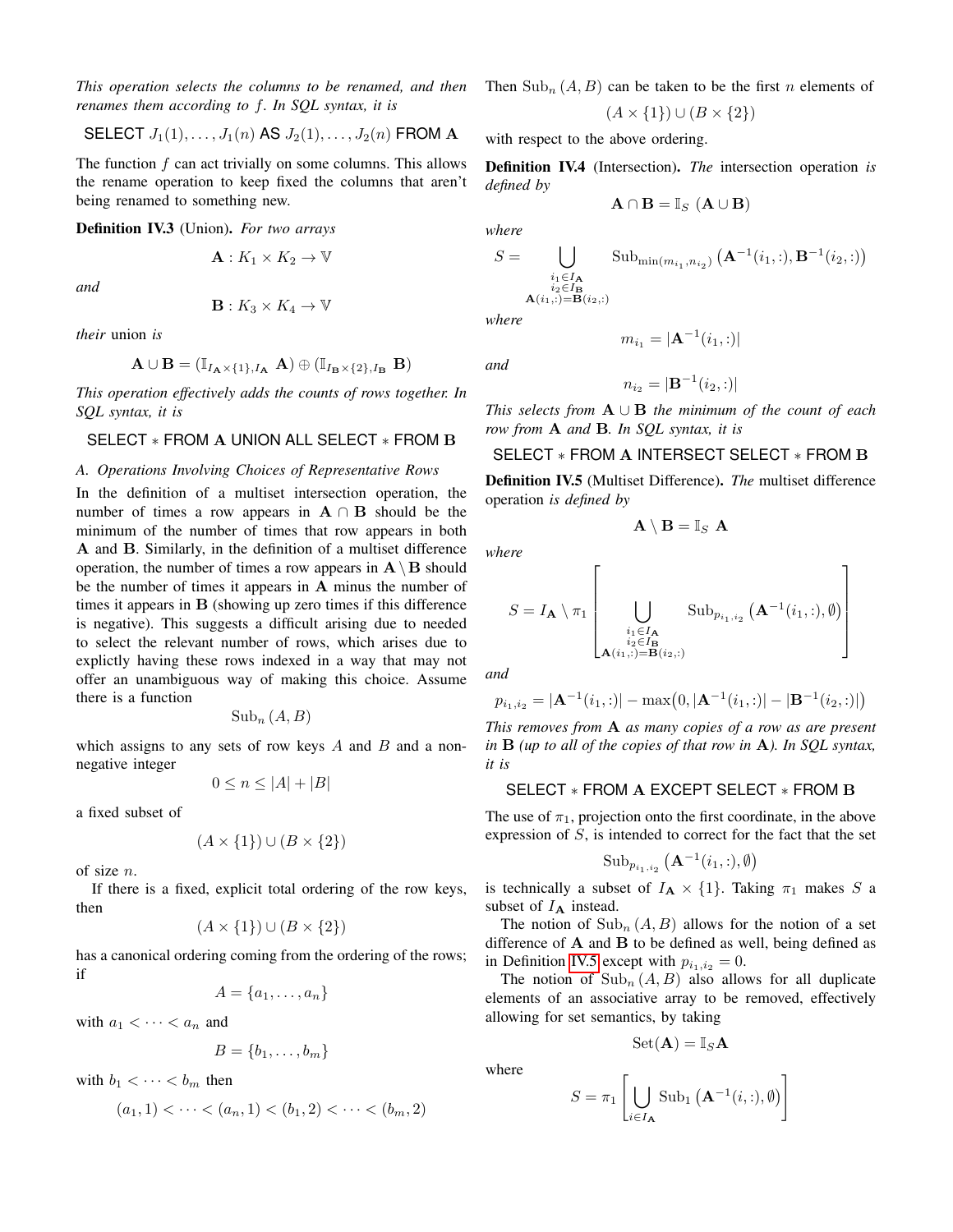*B. Operations Involving Functions of Certain Entries in a Row*

Definition IV.6. *Suppose* J *is a set of column keys. If* A *is an array, then the J*-column indexed entries of a row  $A(i, :)$ *are the entries*  $\mathbf{A}(i, j)$  *where*  $j \in J$ *.* 

**Definition IV.7** (Select). *Suppose*  $\varphi$  *is a boolean-valued function (so taking values in* {0, 1} ⊂ V*) of the* J*-column indexed entries of a row, whose values we denote as*  $\varphi(\mathbf{A}(k_1, J))$ *. Then we define the select operation (determined by*  $\varphi$ ) *by* 

$$
\sigma_{\varphi(J)}(\mathbf{A}) = \left[ [\varphi(\mathbf{A}(:,J)) \ \varphi(\mathbf{A}(:,J))^{\intercal}] \otimes \mathbb{I}_{I_{\mathbf{A}}} \right] \ \mathbf{A}
$$

*where*  $\varphi(\mathbf{A}(:,J))$  *is the column vector* 

$$
\varphi(\mathbf{A}(:,J)) = \begin{cases} i_1 & \downarrow \\ i_n & \downarrow \end{cases} \begin{bmatrix} \varphi(\mathbf{A}(i_1,J)) \\ \vdots \\ \varphi(\mathbf{A}(i_n,J)) \end{bmatrix}
$$

*This operation selects those rows of* A *which evaluate to true under* ϕ*. In SQL syntax, it is*

$$
\mathsf{SELECT} * \mathsf{FROM} \mathbf{A} \text{ where } \varphi(\mathbf{A}_{\cdot J(1), \dots, J(n)})
$$

Definition IV.8 (Theta Join). *Suppose* θ *is a boolean-valued function on the* J1*-column-indexed entries of a first row and the* J2*-column-indexed entries of a second row. Then define the* theta join operation *(determined by* θ*) by*

$$
\mathbf{A} \bowtie_{\theta(J_1,J_2)} \mathbf{B} = \sigma_{\theta(J_1,J_2)} \Big( [\mathbf{A} \otimes \mathbb{1}_{K_3,\{1\}}] \newline \oplus \rho_{\{2\} \times K_4, K_4 \times \{2\}, f} [\mathbb{1}_{K_1,\{2\}} \otimes \mathbf{B}] \Big)
$$

*where*  $f : (2, k) \mapsto (k, 2)$ *.* 

*This operation selects pairs of rows from* A *and* B *which evaluate to true under* θ*. In SQL syntax, it is*

SELECT ∗ FROM A, B WHERE

 $\theta(\mathbf{A}_{\cdot J_1(1),... ,J_1(n)}, \mathbf{B}_{\cdot J_2(1),... ,J_2(n)})$ 

The theta join operation creates new column indices for the resulting rows by "tagging" them with 1 and 2; this ensures that there is no conflict between them when performing the array addition.

If needed, it can be assumed that whenever a theta join operation is performed, the non-zero column indices of the first and second array are distinct, and the column indices  $K_2 \times \{1\}$ and  $K_4 \times \{2\}$  can be identified with the corresponding column indices of  $K_2$  and  $K_4$ , respectively.

Dealing with the case where the non-zero column indices of the two arrays are not necessarily distinct, it can be required that  $\theta$  evaluates to true exactly when the values at those indices agree and are defined. To achieve this, the array addition ⊕ can be replaced with a new operation  $\oplus$  for which

$$
v \oplus_{x=0} w = \begin{cases} v & \text{if } w=0 \\ w & \text{if } v=0 \\ v & \text{if } v=w \\ \text{undefined} & \text{otherwise} \end{cases}
$$

(This "undefined" value only shows up to be removed upon use of the selection  $\sigma_{\theta}(J_1, J_2)$ , so there is no need not worry about the effect of it on the algebra.)

**Definition IV.9** (Extended Projection). *Suppose*  $\varphi$  *is a function of the* J*-column indexed entries of a row and* j 0 *is a column key. Define the* extended projection *(determined by*  $\varphi$  *and j') by*

$$
j'\Pi_{\varphi(J)}(\mathbf{A}) = \rho_{\{1\},\{j'\}}\big(\varphi(\Pi_J(\mathbf{A})(:,J))\big)
$$

$$
= \begin{array}{c} i_1 \\ \vdots \\ i_n \end{array} \begin{bmatrix} \varphi(\mathbf{A}(i_1,J)) \\ \vdots \\ \varphi(\mathbf{A}(i_n,J)) \end{bmatrix}
$$

*and*  $I_A = \{i_1, \ldots, i_n\}$ *. This replaces the J-indexed columns with a single column* j <sup>0</sup> *whose entries are computed by* ϕ*. In SQL syntax, it is*

SELECT 
$$
\varphi(\mathbf{A}_{\cdot J(1),...J(n)})
$$
 AS  $j'$  FROM A

Taking liberties with the notation, it is typical to write

$$
\varphi(\Pi_J(\mathbf{A})(:,J))
$$

as

$$
\varphi(\Pi_J(\mathbf{A})(:,J)) = \Pi_J(\mathbf{A}) \varphi \otimes \mathbb{1}_{J,\{j'\}}
$$

since the entries are computed as

$$
\varphi(\mathbf{A}(i,j_1),\ldots,\mathbf{A}(i,j_m))=\varphi\big(\mathbf{A}(i,j_1)\otimes 1,\ldots,\mathbf{A}(i,j_m)\otimes 1\big)
$$

which is remarkably close to

$$
\bigoplus_{j\in J} (\mathbf{A}(i,j)\otimes 1)
$$

In fact, if  $\varphi$  is an iterated (commutative, associative) binary operation ∗, then this is the same as

$$
\Pi_J(\mathbf{A}) \ast \otimes \mathbb{1}_{J,\{j'\}}
$$

Definition IV.10 (Aggregation). Suppose j and j' are column *keys and* f *is a function of finitely-supported tuples of elements in* V *(i.e. all but finitely-many elements are* 0*) taking values in*  $V$ *. Define the* aggregation *(determined by*  $j$ ,  $j'$  *and*  $f$ ) *by* 

$$
_j\mathcal{G}_{f(j')}(\mathbf{A})=\mathbf{P}\,f.\otimes \mathbf{A}
$$

$$
= \begin{bmatrix} i_1 \\ \vdots \\ i_n \end{bmatrix} \left[ \begin{array}{c} f\left(\mathbf{P}(i_1, i_1) \otimes \mathbf{A}(i_1, j'), \dots, \mathbf{P}(i_1, i_n) \otimes \mathbf{A}(i_n, j')\right) \\ \vdots \\ f\left(\mathbf{P}(i_n, i_1) \otimes \mathbf{A}(i_1, j'), \dots, \mathbf{P}(i_n, i_n) \otimes \mathbf{A}(i_n, j')\right) \end{array} \right]
$$

*where*

$$
\mathbf{P} = [\mathbb{I}_{I_{\mathbf{A}}} \oplus \otimes \mathbf{A}(:,j)] \oplus \delta [\mathbb{I}_{I_{\mathbf{A}}} \oplus \otimes \mathbf{A}(:,j)]^{\mathsf{T}}
$$

*This operation applies the function* f *(the* aggregate function*) on all the values of column j' in A that share a common value in column* j*. In SQL syntax, it is*

SELECT 
$$
f_{j'}
$$
 FROM A GROUP BY  $j$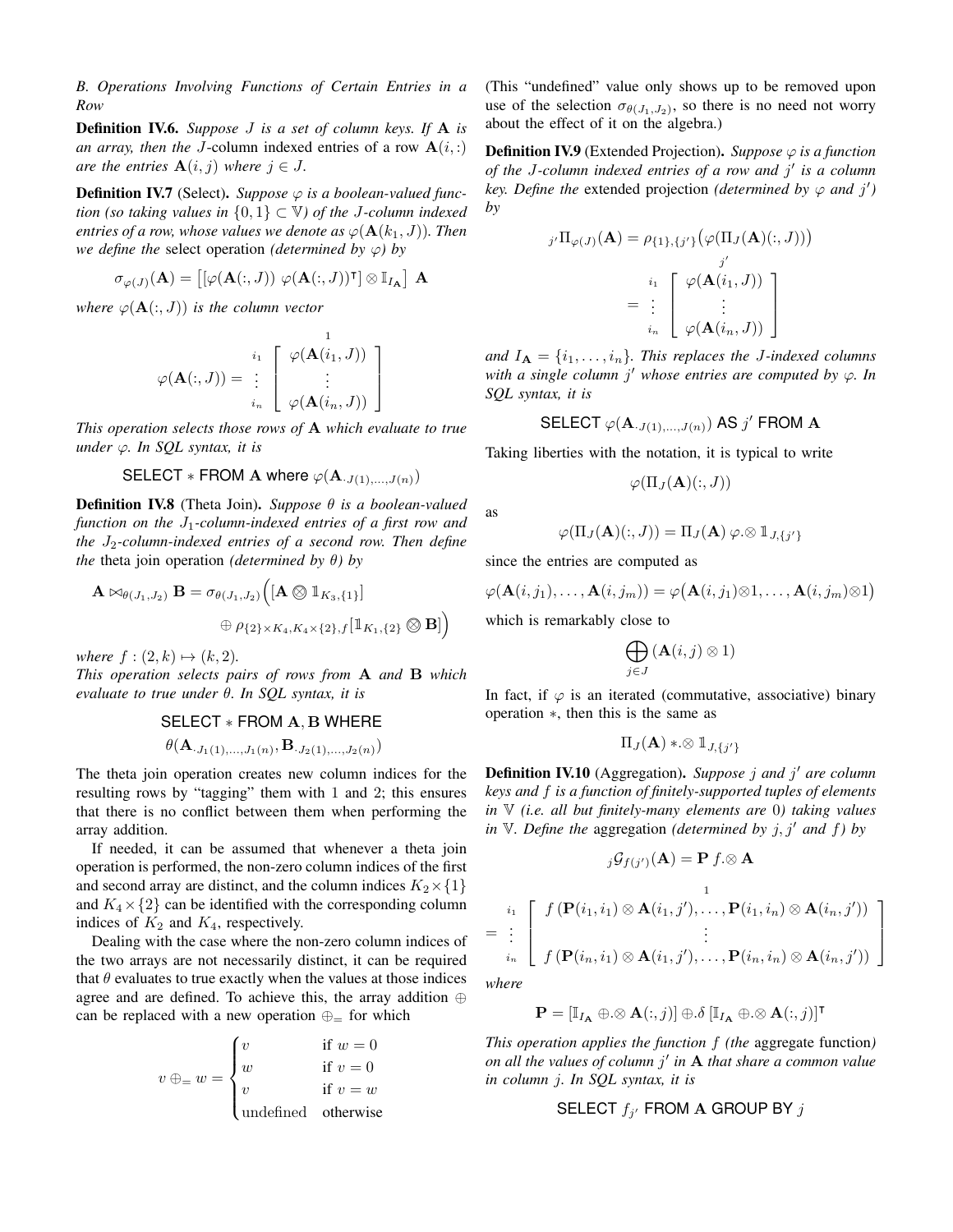Unlike in the cases of selection, theta join, and extended projection, where the domains of the relevant functions ( $\varphi$  in the case of selection and extended projection,  $\theta$  in the case of theta join) are explicitly given, the domain of  $f$  is not explicitly given. (We've said it is a function of finitely-supported tuples of elements in V, but without restricting the possible indices, there are too many of these to even form a set.)

In all practical considerations, the set of possible column keys can be assumed to be finite; in this case, consider all finitely-supported tuples of elements in  $V$  indexed by those possible column keys.

Another practical consideration is that f is *symmetric*, in that permuting those indexing column keys does not affect the result. In this case, take  $f$  to simply be a function of any finite multiset of non-zero values in V, passing on the set-theoretic difficulties to that of multisets.

If the values  $A(i, j)$  and  $A(i', j)$  are equal and non-zero, then the aggregate  ${}_{j}G_{f(j')}(\mathbf{A})$  will also have its *i*-th and *i'*-th entries equal. Moreover, the row keys of the aggregate are the same as those of **A** (at least, the non-zero rows).

By additionally (array) multiplying  $\mathbb{I}_{I_{\mathbf{A}}, V, f}^{T}$  on the left, where  $f(i) = \mathbf{A}(i, j)$ , every row of the aggregate represents unique information with row keys equal to the value  $A(i, j)$ that was used to select the values being aggregated.

Finally, to use a column key  $j''$  in place of the default 1, (array) multiply  $\mathbb{I}_{\{1\},\{j''\}}$  on the right.

### V. PROPERTIES OF RELATIONAL ALGEBRA OPERATIONS

Since relations are defined by associative arrays with either strong or weak equivalence, to ensure that these operations are defined on relations, they must be invariant under strong and weak equivalence.

Proposition V.1. *Each operation is invariant under strong equivalence. Each operation (except for multiset difference) is invariant under weak equivalence.*

The fact that multiset difference (Definition [IV.5\)](#page-5-0) is not invariant under weak equivalence is not a random occurrence – this is due to the fact that the definition of multiset difference seeks to remove only a certain number of instances of a row. If, instead, every instance of a row was removed, then this new operation would be invariant under both strong and weak equivalence.

Many of the desirable properties of each of the relational algebra operations can be proven using array algebra with the above definitions of those operations.

### Proposition V.2.

- 1) If there is a fixed set K of column keys, then  $\Pi_K$  acts *as the identity map.*
- 2)  $\Pi_{\emptyset}$  *sends every array to the zero array* 0.
- 3)  $\rho_{J/J,\mathrm{id}_J}$  acts as the identity map.
- 4) 0 *is an identity under* ∪*.*
- 5) 0 *is an annihilator under* ∩*.*
- 6)  $\theta$  *is a right identity and left annihilator under*  $\Lambda$ .
- 7) If  $\varphi \equiv 1$ , then  $\sigma_{\varphi}$  acts as the identity map.
- 8) *If*  $\varphi \equiv 0$ *, then*  $\sigma_{\varphi}$  *sends every array to* 0*.*
- 9) *If*  $\theta \equiv 0$ *, then*  $\mathbf{A} \Join_{\theta(J,J')} \mathbf{B} = 0$ *.*
- 10) If  $J = \{j'\}$  and  $\varphi(v) = v$ , then  $j'\Pi_{\varphi(J)}$  acts as the *identity map. If*  $\varphi \equiv 0$ *, then*  $i^{\prime} \Pi_{\varphi(J)}$  *sends every array to*  $\mathbb{0}$ .
- 11) *If*  $J_1$ ,  $J_2$  *are sets of column indices, then*

$$
\Pi_{J_1} \circ \Pi_{J_2} = \Pi_{J_1 \cap J_2}
$$

*where* ◦ *is function composition.*

- 12)  $\Pi_J$  *preserves*  $\cup, \cap, \setminus$ .
- 13) If  $J_1$ ,  $J_2$ ,  $J_3$ ,  $J_4$  are sets of column indices and

$$
f: J_1 \to
$$

 $J_2$ 

*and*

$$
g: J_3 \to J_4
$$

*are bijections, then it need not be the case that*

$$
\rho_{J_1/J_2,f} \circ \rho_{J_3/J_4,g} = \rho_{J_3/J_4,g} \circ \rho_{J_1/J_2,f}
$$

*even up to strong or weak equivalence, where* ⊙ *is function composition.*

- 14)  $\rho_{J_1/J_2,f}$  *preserves*  $\cup, \cap, \setminus$ .
- 15) *Both* ∪ *and* ∩ *are commutative and associative (up to both weak and strong equivalence, and up to a canonical renaming of column keys).*
- 16) *Both* ∪ *and* ∩ *distribute over one-another (up to both weak and strong equivalence, and up to a canonical renaming of column keys).*
- 17) \ *is neither commutative nor associative (even up to strong or weak equivalence).*

The proofs of all of the above proposition is beyond the space limitations of this work. However, they are straightforward given the definitions. As an example proof using array algebra, consider the proof that

 $\Pi_{J_1} \circ \Pi_{J_2} = \Pi_{J_1 \cap J_2}$ 

$$
\Pi_J(\mathbf{A} \cup \mathbf{B}) = \Pi_J(\mathbf{A}) \cup \Pi_J(\mathbf{B})
$$

*Proof.*

and that

By Definition [IV.1,](#page-4-2)

$$
\Pi_{J_1}(\Pi_{J_2}(\mathbf{A})) = (\mathbf{A} \mathbb{I}_{J_2}) \mathbb{I}_{J_1}
$$
  
= (\mathbf{A} \oplus \otimes \mathbb{I}\_{J\_2}) \oplus \otimes \mathbb{I}\_{J\_1}  
= \mathbf{A} \oplus \otimes (\mathbb{I}\_{J\_2} \oplus \otimes \mathbb{I}\_{J\_1})

Thus, it suffices to show that

$$
\mathbb{I}_{J_2} \oplus \otimes \mathbb{I}_{J_1} = \mathbb{I}_{J_1 \cap J_2}
$$

By Definition [II.7,](#page-2-0)

$$
\left(\mathbb{I}_{J_2} \oplus \otimes \mathbb{I}_{J_1}\right)(i,j) = \bigoplus_{k \in J_1 \cup J_2} \mathbb{I}_{J_2}(i,k) \otimes \mathbb{I}_{J_1}(k,j)
$$

The term

$$
\mathbb{I}_{J_2}(i,k)\otimes \mathbb{I}_{J_1}(k,j)
$$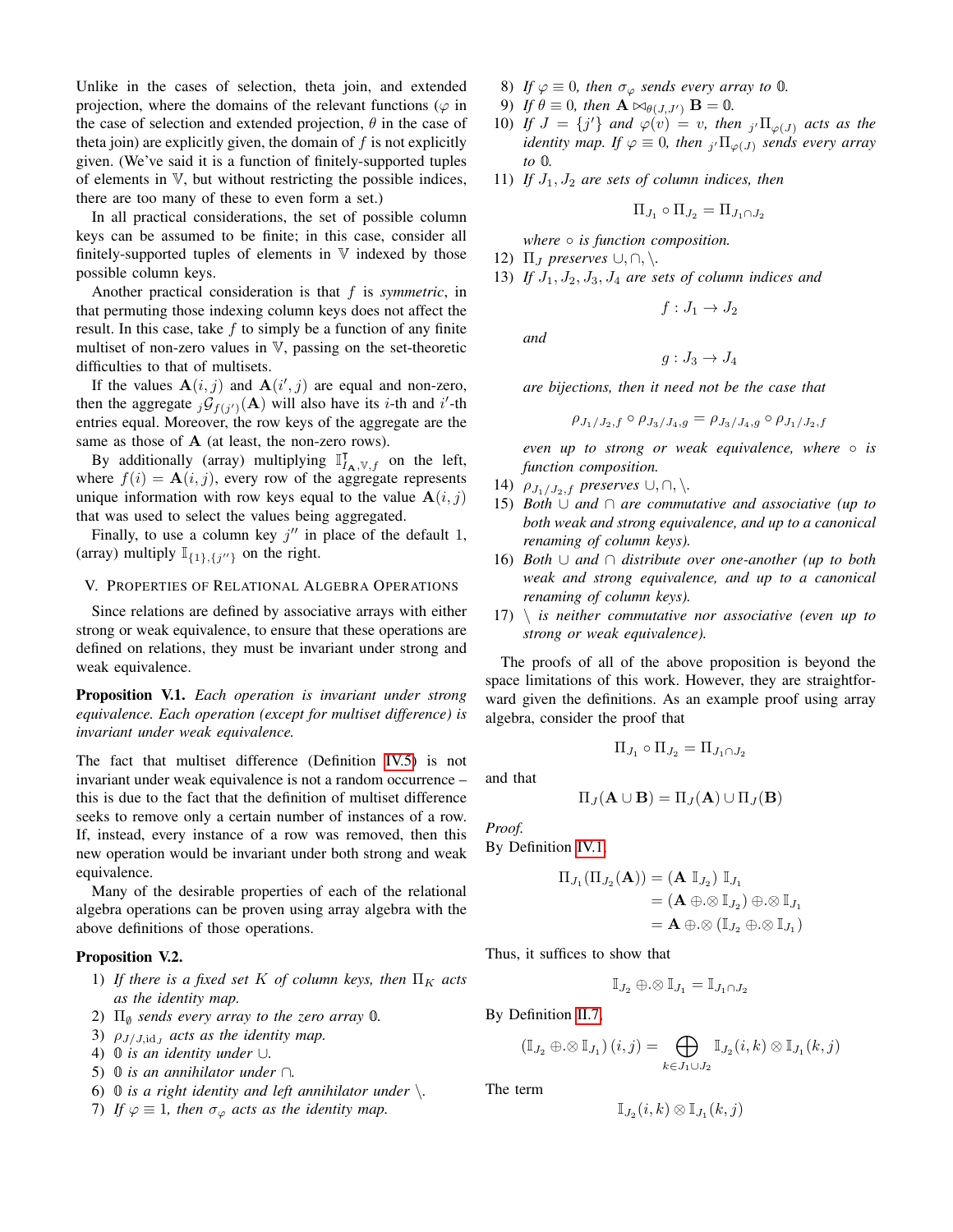is 1 if and only if  $i = k \in J_2$  and  $k = j \in J_1$ , and 0 otherwise. This only occurs when  $i = k = j \in J_1 \cap J_2$ , and this contributes the only possible non-zero term of the sum. This shows that

$$
(\mathbb{I}_{J_2} \oplus \otimes \mathbb{I}_{J_1})(i,j) = \begin{cases} 1 & \text{if } i = j \in J_1 \cap J_2 \\ 0 & \text{otherwise} \end{cases}
$$

$$
= \mathbb{I}_{J_1 \cap J_2}(i,j)
$$

For preservation of union, Definition [IV.3](#page-5-1) gives

$$
\begin{array}{lll} \Pi_J(\mathbf{A}\cup\mathbf{B})=\Pi_J\big((\mathbb{I}_{I_{\mathbf{A}}\times\{1\},I_{\mathbf{A}}}\;\mathbf{A}) & \oplus & (\mathbb{I}_{I_{\mathbf{B}}\times\{2\},I_{\mathbf{B}}}\;\mathbf{B})\big) \\ & = \left((\mathbb{I}_{I_{\mathbf{A}}\times\{1\},I_{\mathbf{A}}}\;\mathbf{A}) & \oplus & (\mathbb{I}_{I_{\mathbf{B}}\times\{2\},I_{\mathbf{B}}}\;\mathbf{B})\right)\,\mathbb{I}_J \\ & = \left((\mathbb{I}_{I_{\mathbf{A}}\times\{1\},I_{\mathbf{A}}}\;\mathbf{A})\;\mathbb{I}_J\right) & \oplus & ((\mathbb{I}_{I_{\mathbf{B}}\times\{2\},I_{\mathbf{B}}}\;\mathbf{B})\,\mathbb{I}_J) \\ & = \left(\mathbb{I}_{I_{\mathbf{A}}\times\{1\},I_{\mathbf{A}}}\left(\mathbf{A}\;\mathbb{I}_J\right)\right) & \oplus & (\mathbb{I}_{I_{\mathbf{B}}\times\{2\},I_{\mathbf{B}}}\left(\mathbf{B}\;\mathbb{I}_J)\right) \\ & = \left(\mathbb{I}_{I_{\mathbf{A}}\times\{1\},I_{\mathbf{A}}}\Pi_J(\mathbf{A})\right) & \oplus & (\mathbb{I}_{I_{\mathbf{B}}\times\{2\},I_{\mathbf{B}}}\;\Pi_J(\mathbf{B})\big) \end{array}
$$

Now, this is nearly in the form  $\Pi_J(A) \cup \Pi_J(B)$ , with the only issue being that wherever a  $I_A$  or  $I_B$  show up, there should instead be  $I_{\Pi_J(A)}$  or  $I_{\Pi_J(B)}$ , respectively. However, this replacement can be made due to the fact that taking a projection can only make  $I_A$  (resp.  $I_B$ ) smaller in size. Indeed, if  $f : J_1 + J_2$  is a partial injection,  $J_3 \subset J_1$ , and  $I_{\mathbf{C}} \subset$  $f[J_3] = \{f(j) | j \in J_3\}$ , then

$$
\mathbb{I}_{J_1,J_2,f}\ \mathbf{C}=\mathbb{I}_{J_3,J_2,f|_{J_3}}\ \mathbf{C}
$$

 $\mathcal{L}$ 

One benefit of proving these properties of the relational algebra operations as defined via the array algebra operations is that it gives a better understanding of how these operations work without resorting to equality up to strong or weak equivalence; in many cases, the relation is outright equality, or at least equality up to strong or weak equivalence where the relabeling is in some sense "canonical".

Another benefit is in performance [\[39\]](#page-9-11); thanks to the fact that associativity, commutativity, and distributivity of ⊕, ⊗, ⊕.⊗ lead to performance increases since the relational algebra operations can be built up by the associative algebra operations.

### VI. CONCLUSION

SQL, NoSQL, and NewSQL databases are specialized to deal with certain domains, and all three can be useful in a single context. For this reason, polystore databases have been developed to bridge these three concepts.

Associative arrays provide a mathematical framework through which the mathematical cores of SQL, NoSQL, and NewSQL can be reduced, allowing for polystore databases like BigDAWG to translate between the three data types inherent to these databases – sets (SQL), graphs (NoSQL), and matrices (NewSQL).

Future work will focus on exploring additional properties that the associative array perspective provides with regards to relational algebra, providing analysis of optimizations, and the potential application of quantifying uncertainly in database queries.

### ACKNOWLEDGMENT

The authors wish to acknowledge the following individuals for their contributions: Michael Stonebraker, Sam Madden, Bill Howe, David Maier, Alan Edelman, Dave Martinez, Sterling Foster, Paul Burkhardt, Victor Roytburd, Bill Arcand, Bill Bergeron, David Bestor, Chansup Byun, Mike Houle, Matt Hubbell, Mike Jones, Anna Klein, Pete Michaleas, Lauren Milechin, Julie Mullen, Andy Prout, Tony Rosa, Sid Samsi, and Chuck Yee.

### **REFERENCES**

- <span id="page-8-0"></span>[1] E. F. Codd, "A relational model of data for large shared data banks," *Communications of the ACM*, vol. 13, no. 6, pp. 377–387, 1970.
- <span id="page-8-1"></span>[2] M. Stonebraker, G. Held, E. Wong, and P. Kreps, "The design and implementation of ingres," *ACM Transactions on Database Systems (TODS)*, vol. 1, no. 3, pp. 189–222, 1976.
- <span id="page-8-2"></span>[3] F. Chang, J. Dean, S. Ghemawat, W. C. Hsieh, D. A. Wallach, M. Burrows, T. Chandra, A. Fikes, and R. E. Gruber, "Bigtable: A distributed storage system for structured data," *ACM Transactions on Computer Systems (TOCS)*, vol. 26, no. 2, p. 4, 2008.
- <span id="page-8-3"></span>[4] A. Cordova, B. Rinaldi, and M. Wall, *Accumulo: Application Development, Table Design, and Best Practices.* 2015.
- <span id="page-8-4"></span>[5] K. Chodorow, *MongoDB: The Definitive Guide: Powerful and Scalable Data Storage*. " O'Reilly Media, Inc.", 2013.
- <span id="page-8-5"></span>[6] M. Stonebraker, D. J. Abadi, A. Batkin, X. Chen, M. Cherniack, M. Ferreira, E. Lau, A. Lin, S. Madden, E. O'Neil *et al.*, "C-store: a column-oriented dbms," in *Proceedings of the 31st international conference on Very large data bases*. VLDB Endowment, 2005, pp. 553–564.
- <span id="page-8-6"></span>[7] R. Kallman, H. Kimura, J. Natkins, A. Pavlo, A. Rasin, S. Zdonik, E. P. Jones, S. Madden, M. Stonebraker, Y. Zhang *et al.*, "H-store: a highperformance, distributed main memory transaction processing system," *Proceedings of the VLDB Endowment*, vol. 1, no. 2, pp. 1496–1499, 2008.
- <span id="page-8-7"></span>[8] M. Balazinska, J. Becla, D. Heath, D. Maier, M. Stonebraker, and S. Zdonik, "A demonstration of scidb: A science-oriented dbms," *Cell*, vol. 1, no. a2, 2009.
- <span id="page-8-8"></span>[9] M. Stonebraker and A. Weisberg, "The voltdb main memory dbms." *IEEE Data Eng. Bull.*, vol. 36, no. 2, pp. 21–27, 2013.
- <span id="page-8-9"></span>[10] D. Hutchison, J. Kepner, V. Gadepally, and A. Fuchs, "Graphulo implementation of server-side sparse matrix multiply in the accumulo database," in *High Performance Extreme Computing Conference (HPEC), 2015 IEEE*. IEEE, 2015, pp. 1–7.
- <span id="page-8-10"></span>[11] V. Gadepally, J. Bolewski, D. Hook, D. Hutchison, B. Miller, and J. Kepner, "Graphulo: Linear algebra graph kernels for nosql databases," in *Parallel and Distributed Processing Symposium Workshop (IPDPSW), 2015 IEEE International*. IEEE, 2015, pp. 822–830.
- <span id="page-8-11"></span>[12] G. DeCandia, D. Hastorun, M. Jampani, G. Kakulapati, A. Lakshman, A. Pilchin, S. Sivasubramanian, P. Vosshall, and W. Vogels, "Dynamo: amazon's highly available key-value store," *ACM SIGOPS operating systems review*, vol. 41, no. 6, pp. 205–220, 2007.
- [13] A. Lakshman and P. Malik, "Cassandra: a decentralized structured storage system," *ACM SIGOPS Operating Systems Review*, vol. 44, no. 2, pp. 35–40, 2010.
- <span id="page-8-12"></span>[14] L. George, *HBase: the definitive guide: random access to your planetsize data*. " O'Reilly Media, Inc.", 2011.
- <span id="page-8-13"></span>[15] C. Olston, B. Reed, U. Srivastava, R. Kumar, and A. Tomkins, "Pig latin: a not-so-foreign language for data processing," in *Proceedings of the 2008 ACM SIGMOD international conference on Management of data*. ACM, 2008, pp. 1099–1110.
- <span id="page-8-14"></span>[16] M. Zaharia, M. Chowdhury, M. J. Franklin, S. Shenker, and I. Stoica, "Spark: Cluster computing with working sets." *HotCloud*, vol. 10, no. 10-10, p. 95, 2010.
- <span id="page-8-15"></span>[17] Y. Bu, B. Howe, M. Balazinska, and M. D. Ernst, "Haloop: Efficient iterative data processing on large clusters," *Proceedings of the VLDB Endowment*, vol. 3, no. 1-2, pp. 285–296, 2010.
- <span id="page-8-16"></span>[18] J. Duggan, A. J. Elmore, M. Stonebraker, M. Balazinska, B. Howe, J. Kepner, S. Madden, D. Maier, T. Mattson, and S. Zdonik, "The bigdawg polystore system," *ACM Sigmod Record*, vol. 44, no. 2, pp. 11–16, 2015.